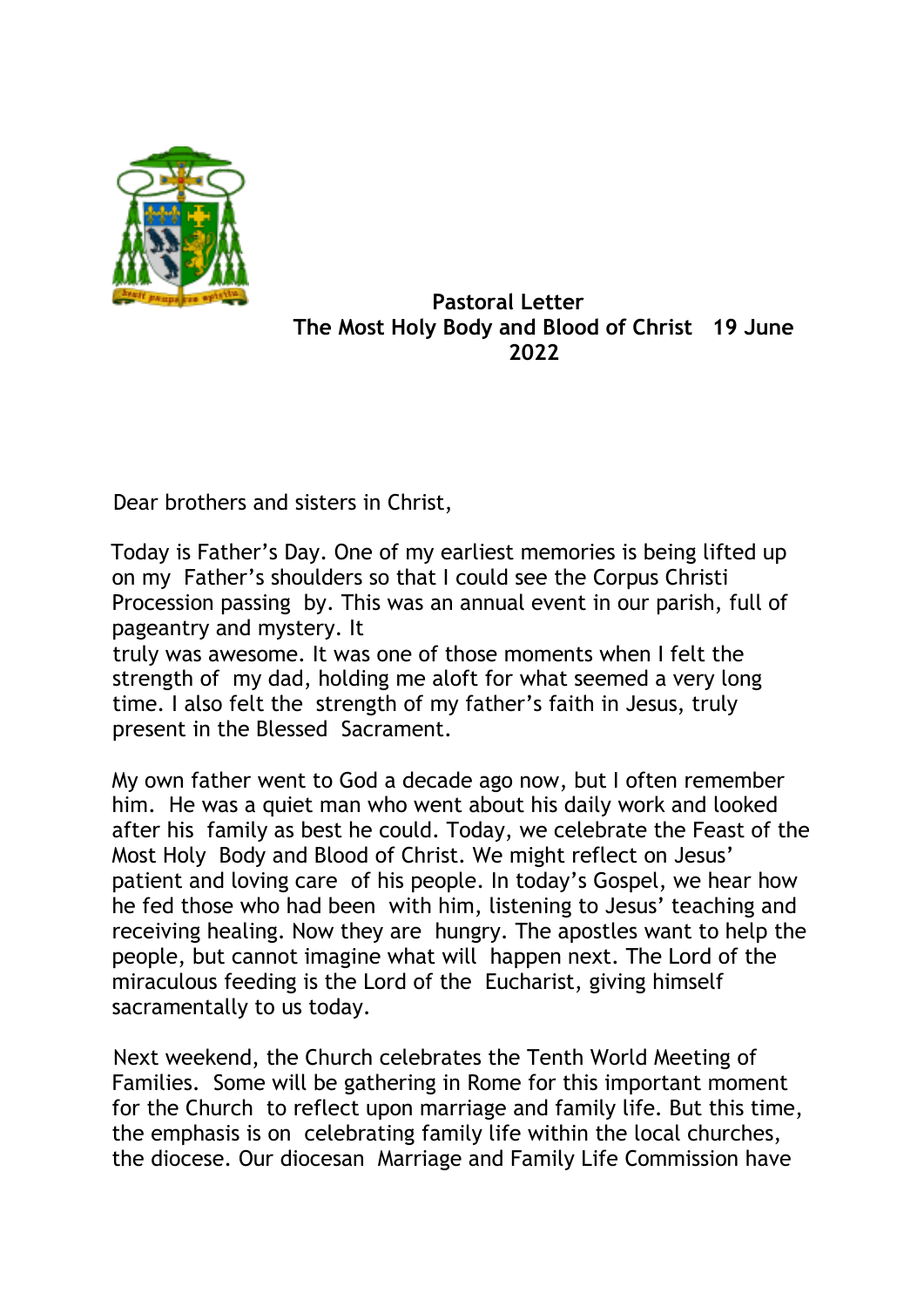produced some ideas of what may take place in a family and parish setting. There could be a parish picnic or BBQ next weekend. This does not have to be an elaborate affair. Impromptu celebrations in my own family were always the best and most memorable! There can be special bidding prayers for various aspects of family life in the Sunday liturgy. Your parish community may have other ideas about how to celebrate with families. During the time of the pandemic, many of us have grown in our use of technology. Why not organise the possibility to join with Pope Francis as he celebrates the World Meeting of Families Mass in Rome? This takes place next Saturday at 4.30pm UK time. Your parish priest will have received information regarding the links for this and other possible ways to help individual families and parish

communities celebrate this important moment for the Church throughout the world.

There will be a Thanksgiving Service for Families celebrated by myself, and taking place in our Cathedral next Sunday afternoon at 2pm. This will be followed with light refreshments in the Cathedral Centre. Schools have been invited to ask students to create artwork on "What is family?" and the artwork will be on display at the Cathedral Centre on the 26th June. I would love to meet you there!

But the dust will settle on these days and life will move on. The family is very important, in our society and in our Church. Please know that every family throughout the diocese is remembered in my daily rosary. One thing is for sure, we need to listen to our families as we also continue to reflect on what it means to be a synodal Church, to receive the wisdom and challenges of their experience, and to do what we are able to support those who are struggling and feeling overwhelmed by things.

Please do what you can within your parish communities next weekend to take hold of the graces and blessings which the World Meeting of Families offers to us.

Yours devotedly in Christ,

✠ David

Bishop of Northampton